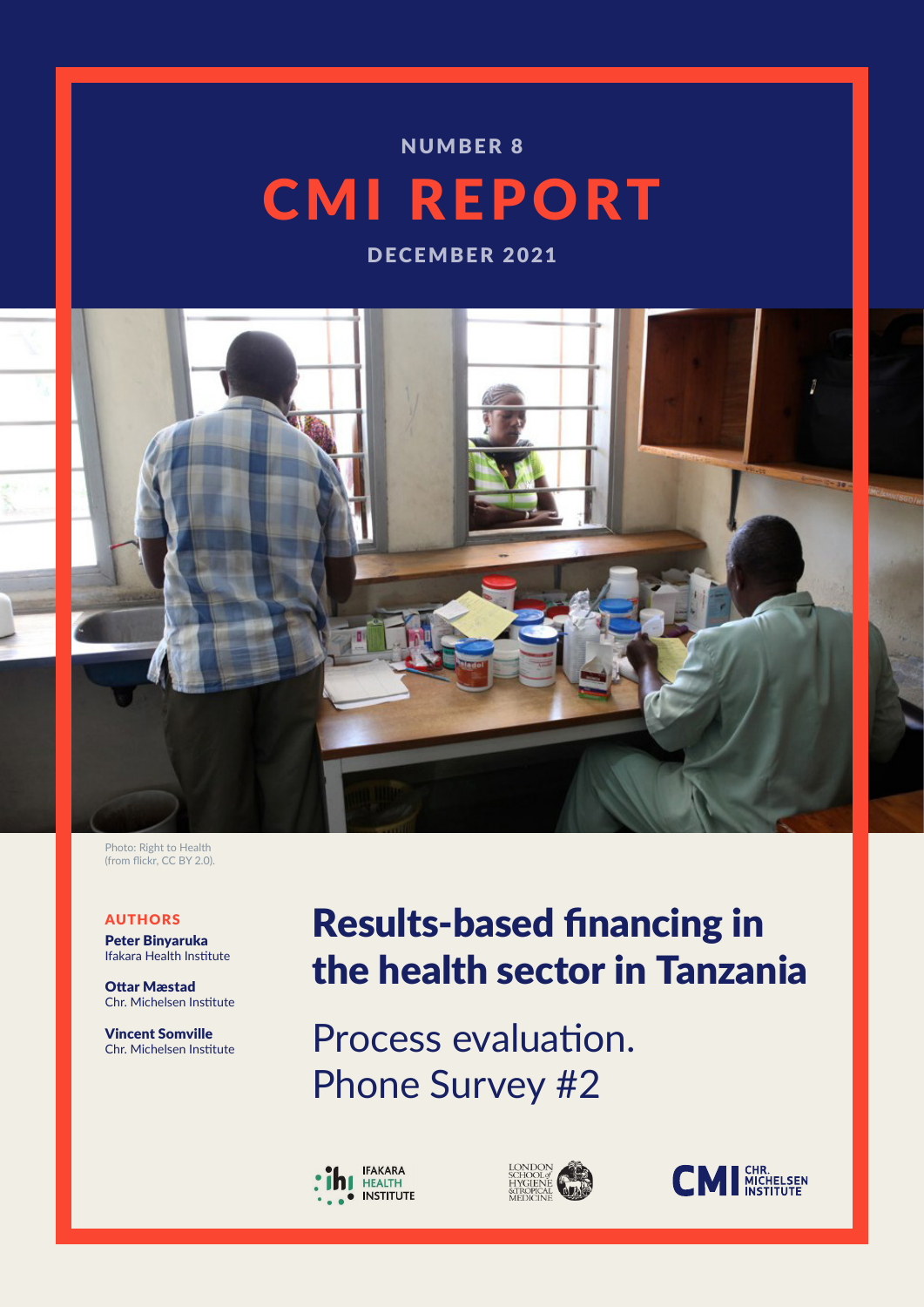## TABLE OF CONTENTS

| <b>Background</b>                                              | 3              |
|----------------------------------------------------------------|----------------|
| <b>Topics covered</b>                                          | $\overline{3}$ |
| <b>Data collection and sample</b>                              | 3              |
| <b>Results: Health workers</b>                                 | 4              |
| Training and knowledge about the RBF programme                 | 4              |
| Efforts and strategies to improve RBF performance              | 5              |
| RBF payments, spending and verification                        | 7              |
| Relationship with Community Health Workers (CWHs)              | 11             |
| <b>Experience with Direct Health Facility Financing (DHFF)</b> | 11             |
| <b>Results: Community health workers</b>                       | 13             |
| Knowledge of the RBF program and the incentivised indicators   | 13             |
| <b>RBF payments to CHWs</b>                                    | 14             |
| <b>CHW</b> activities                                          | 14             |
| Nutrition-related messages and training                        | 16             |
| Relationship to the facility and challenges                    |                |
| in improving RBF performance                                   | 17             |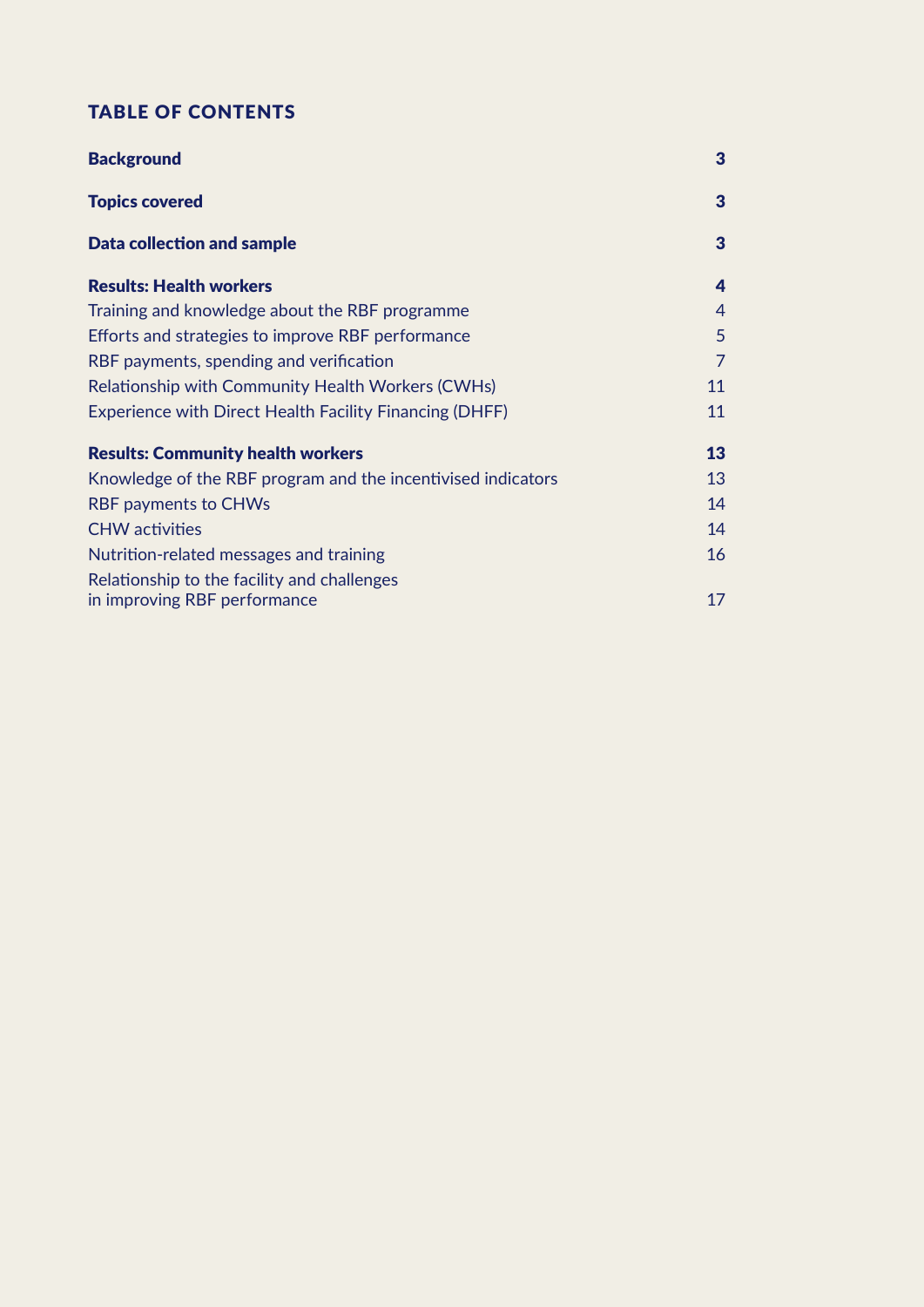## <span id="page-2-0"></span>**BACKGROUND**

The Government of Tanzania is currently implementing a Results-Based Financing (RBF) scheme in several regions. The scheme is designed to improve health service use and equity, as well as the quality and efficiency of health care, particularly among primary health care facilities. The Ifakara Health Institute (IHI), in collaboration with the London School of Hygiene and Tropical Medicine (LSHTM) and Chr. Michelsen Institute (CMI), is conducting a rigorous impact and process evaluation of the RBF scale-up, focusing on the Mwanza region.

The impact evaluation is a controlled before-after study involving 150 health facilities and 3000 households in Mwanza and the control region (Mara). The baseline for the impact evaluation was conducted in 2016. The process evaluation involves regular data gathering at the national level and at 9 dispensaries and 3 health centres in 3 intervention districts (Misungwi, Ilemela and Sengerema). To date, four rounds of district-level data collection have been conducted: April 2016, November 2016, September 2017, and September 2018. The findings from the baseline and the process monitoring have been documented in a series of policy briefs and reports.

As part of the process evaluation, our research team is conducting phone-interviews with all health workers (HWs) and community health workers (CHWs) who participated in the baseline survey in Mwanza region. The first round of phone interviews was in February 2018 and second round in November 2018. The main benefit of this phone-based learning platform is that it provides timely information from a representative sample of health care providers.

This briefing note presents the methods and results from the second phone survey carried out in November 2018.

#### TOPICS COVERED

The main topics covered in this survey are:

- training in and knowledge of the RBF programme and the incentivised indicators, both among HWs and CHWs.
- implementation status (RBF payments received, spending and distribution of RBF payments, verification, perception around "carrot/stick" vs. "carrot/carrot" payments)
- HW strategies and efforts for improved performance
- CHW performance (perceived activity volume, content of home visits, nutrition-related services
- relationship between health facility and CHWs (reporting systems, supervision, feedback)
- experience with Direct Health Facility Financing (DHFF)

### DATA COLLECTION AND SAMPLE

As part of the baseline survey for the impact evaluation, the research team collected the phone numbers of the HWs and CHWs in our sample, i.e., two HWs and one or two CHWs at each health facility. The telephone survey aimed at interviewing all sampled HWs and CHWs in the Mwanza region, a total of 244 HWs and CHWs at 75 health facilities (8 health centres and 67 dispensaries).

A total of 239 respondents (HWs and CHWs) were interviewed in round two, which is similar to the sample in round one. Among the 239, there were 134 HWs and 105 CHWs. 122 HWs and 99 CHWs from the baseline survey were interviewed, while 12 HWs and 6 CHWs were interviewed as replacements for those from the baseline that we were not able to reach. The replacements were identified by the in-charge of the facilities. The phone survey was conducted by a professional survey company, Economic Development Initiatives (EDI), based in Bukoba-Kagera. Each call took approximately 30 minutes.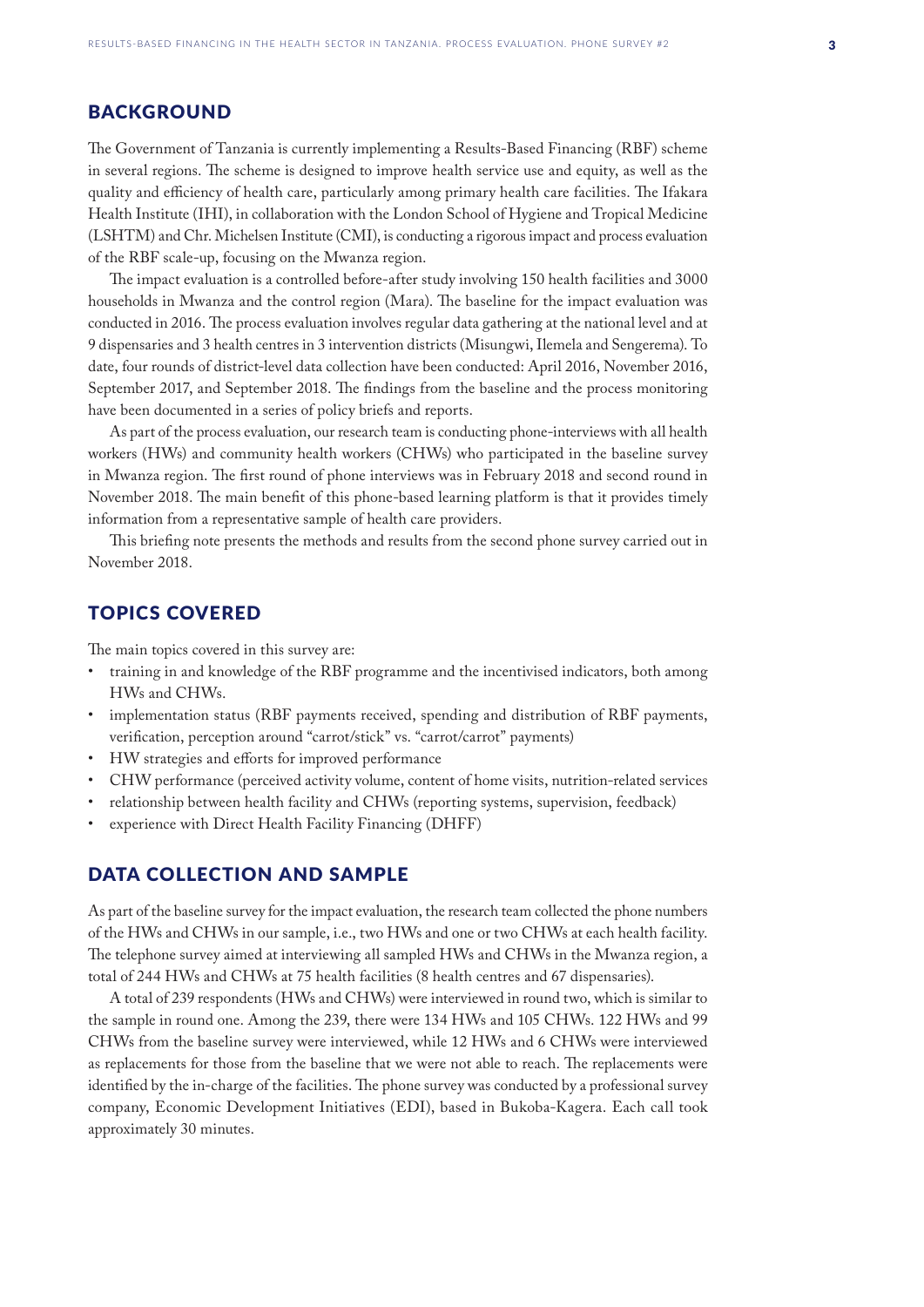## <span id="page-3-0"></span>RESULTS: HEALTH WORKERS

The report based on health workers interviews focuses on 1) training and knowledge of the programme and the incentivised indicators, 2) efforts and strategies to improve RBF performance, 3) RBF payments, spending and verification, 4) the relationship between the health facility and the CHWs, and 5) experiences with Direct Health Facility Financing (DHFF).

#### Training and knowledge about the RBF programme

A lower share of health workers report that they have attended RBF training in round 2 than in round 1 (48% vs. 66%). Nevertheless, their ability to recall RBF indicators seem to have improved slightly from round 1 to 2 (from 5.7 to 6 indicators).

The pattern of which indicators health workers recall is quite consistent over time. Like in the previous round, frequently cited indicators were outpatient consultations (70%), first antenatal visit before 12 weeks of gestation (66%), vitamin A supplementation (58%) and institutional deliveries (57%) (Table 1). Note however that the share of health workers mentioning institutional deliveries has declined from 66% in Round 1.

Interestingly, measles immunisation is now the third most commonly mentioned indicator (up from 43% in round 1 to 59% in round 2). Another indicator that is more frequently mentioned in round 2 is number of low-income households receiving outpatient care (up from 28% to 44%).

A low share of the health workers recalls indicators related to HIV and TB. There is also a sharp reduction in the share of health workers who recall that there are incentives for preventive treatment of malaria for pregnant women (down from 38% to 28%). The share mentioning family planning is constant at 38% (Table 1).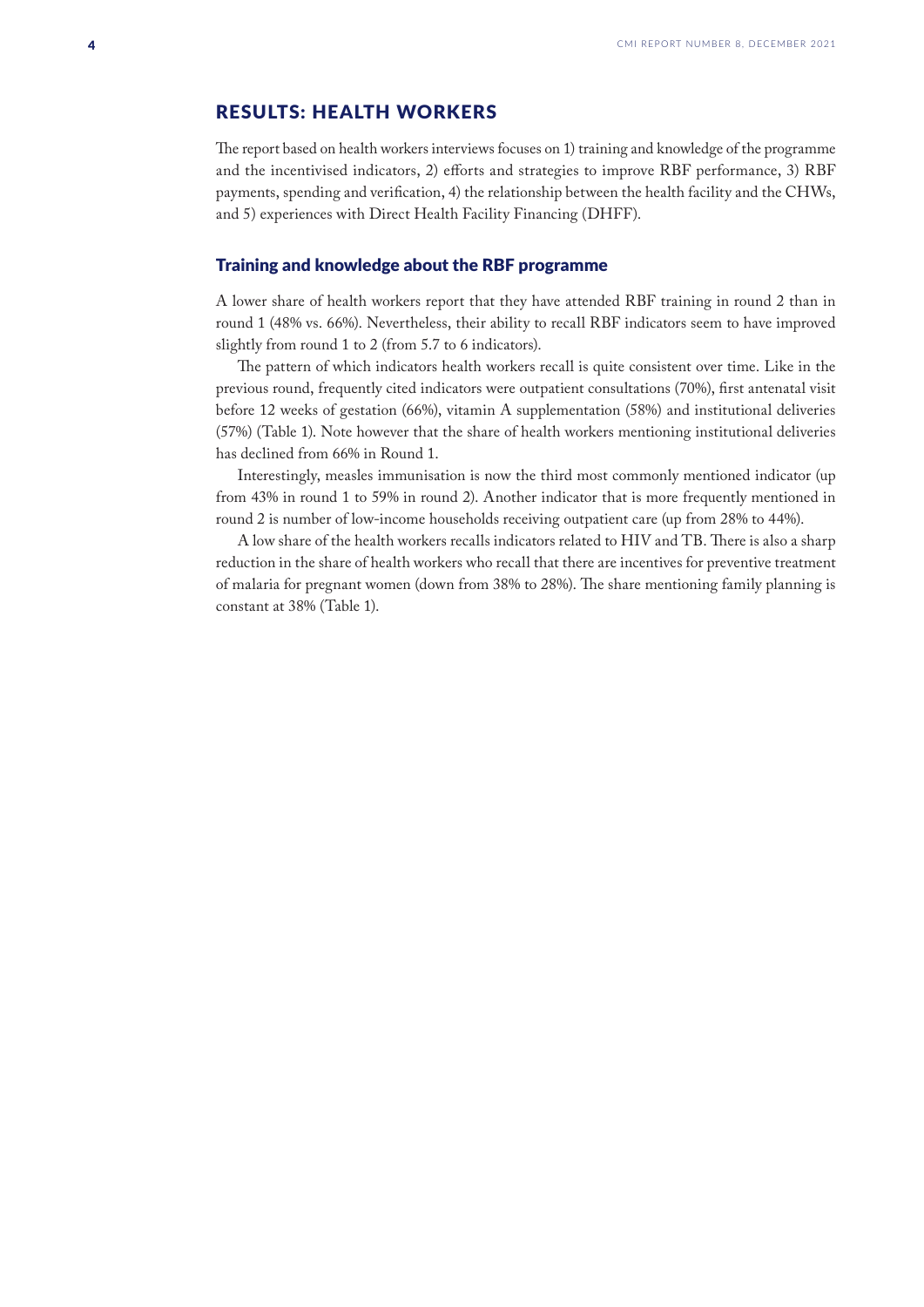#### <span id="page-4-0"></span>Table 1: Training and knowledge about RBF

|                                                                                                     | <b>Round 1</b> | <b>Round 2</b> |
|-----------------------------------------------------------------------------------------------------|----------------|----------------|
|                                                                                                     | Mean $(n=134)$ | Mean $(n=134)$ |
| Attended a training related to RBF? (% yes)                                                         | 66             | 49             |
| What indicators do you need to perform on to get bonus payments? (% mentioned)                      |                |                |
| Number of new outpatient consultations (%)                                                          | 63             | 70             |
| Number of first ANC visits, with gestation age below 12 weeks (%)                                   | 63             | 66             |
| Number of children under one year immunized against measles (%)                                     | 43             | 59             |
| Number of under-five receiving Vitamin A supplementation (%)                                        | 51             | 58             |
| Number of institutional deliveries (%)                                                              | 66             | 57             |
| Number of pregnant women attending for ANC at least four times during pregnancy (%)                 | 46             | 47             |
| Number of low-income households identified by TASAF receiving outpatient care (%)                   | 28             | 44             |
| Number of mothers receiving post-natal care services within 3-7 days after delivery (%)             | 34             | 41             |
| Number of new users on modern family planning methods (%)                                           | 38             | 38             |
| Number of clients initiated by health care provider to counsel and test for HIV (PITC) (%)          | 31             | 37             |
| Number of pregnant women receiving 2+ doses of intermittent presumptive treatment of<br>malaria (%) | 38             | 28             |
| Number of HIV-positive pregnant women receiving ARVs (%)                                            | 31             | 25             |
| Number of TB suspects referred (%)                                                                  | 12             | 24             |
| Number of HIV-exposed infants receiving ARVs (%)                                                    | 30             | 19             |
| Don't know (%)                                                                                      | 1              | $\overline{2}$ |

#### Efforts and strategies to improve RBF performance

After asking which indicators health workers could recall, we asked whether the facility had made any concrete efforts to improve any of these indicators, and if so, which ones.

Table 2 reports the list of services in the same order as Table 1, i.e., from more to less frequently recalled services. We observe that the respondents reply to this question by repeating most of the services they mentioned in the previous questions. On average, they report that they had made concrete efforts to improve 4.7 indicators (while they recalled 6 indicators).

It is hard to know how to interpret these results. One possibility is that the services they report here are actually those services they have given priority to, and that is also why they recall them. But it is also conceivable that they have given more or less the same priority to all services, and that they therefore in this question just repeat the services they recall. We should therefore interpret these results with caution.

Particularly interesting observations are those cases where the reported priority is low, combined with a significantly higher share reporting that this is an incentivised service. This may suggest that the priority really is low. Post-natal care and preventive treatment of malaria in pregnant women may be examples. 24% report that post-natal care has received priority, while 41% know that this is an incentivised service. 18% report that malaria prevention has received priority, while 28% report that this is an incentivised service.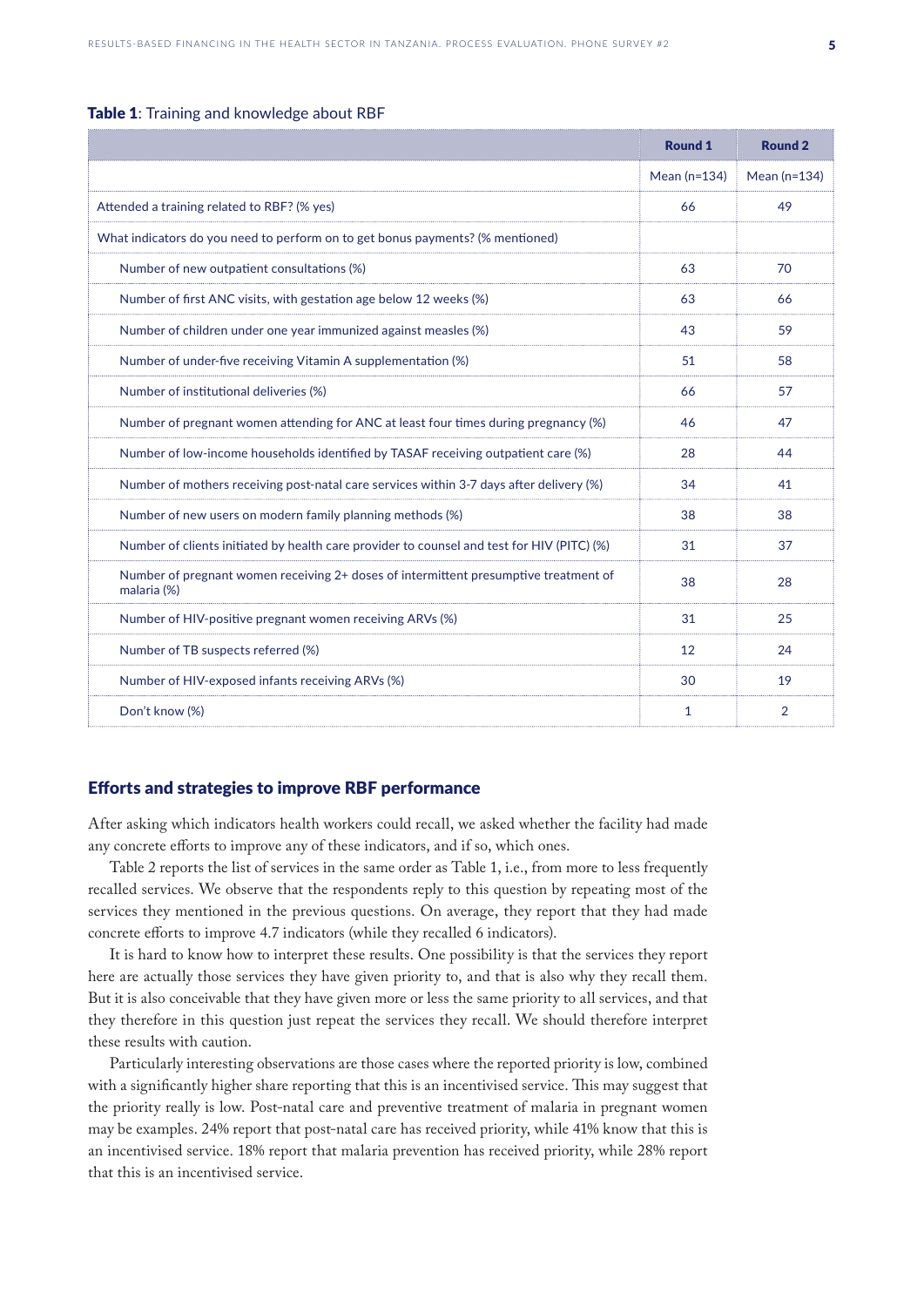|                                                                                                  | Round <sub>2</sub> |
|--------------------------------------------------------------------------------------------------|--------------------|
| Has the facility made any concrete efforts to improve any of these indicators?                   | Mean               |
| Number of new outpatient consultations (%)                                                       | 54                 |
| Number of first antenatal visits, with gestation age below 12 weeks (%)                          | 55                 |
| Number of children under one year immunised against measles (%)                                  | 47                 |
| Number of under-five receiving Vitamin A supplementation (%)                                     | 47                 |
| Number of institutional deliveries (%)                                                           | 50                 |
| Number of pregnant women attending for ANC at least four times during pregnancy (%)              | 31                 |
| Number of low-income households identified by TASAF receiving outpatient care (%)                | 36                 |
| Number of mothers receiving post-natal care services within 3-7 days after delivery (%)          | 24                 |
| Number of new users on modern family planning methods (%)                                        | 34                 |
| Number of clients initiated by health care provider to counsel and test for HIV (PITC) (%)       | 30                 |
| Number of pregnant women receiving 2+ doses of intermittent presumptive treatment of malaria (%) | 18                 |
| Number of HIV-positive pregnant women receiving ARVs (%)                                         | 20                 |
| Number of TB suspects referred (%)                                                               | 11                 |
| Number of HIV-exposed infants receiving ARVs (%)                                                 | 13                 |
| Don't know (%)                                                                                   |                    |

#### Table 2: Any concrete efforts to improve RBF indicators

We then asked health workers an open question about which strategies they have used to increase the number of patients. The most frequently mentioned strategies were provision of community health education and sensitisation (77%) and more outreach services (51%) (Table 3). Other frequently mentioned strategies were better language and attitude towards patients (37%), direct encouragement of more patients to come (37%), better equipment (33%), and a nicer physical environment (30%). Perhaps surprisingly, only 25% mentioned better supply of drugs. Overall, these responses leave an impression of a wide variety of strategies being used to attract more patients. Thus, even though health workers were not very explicit on using the facility bonus to attract more patients (see above), they seem to adopt a variety of other strategies for this purpose.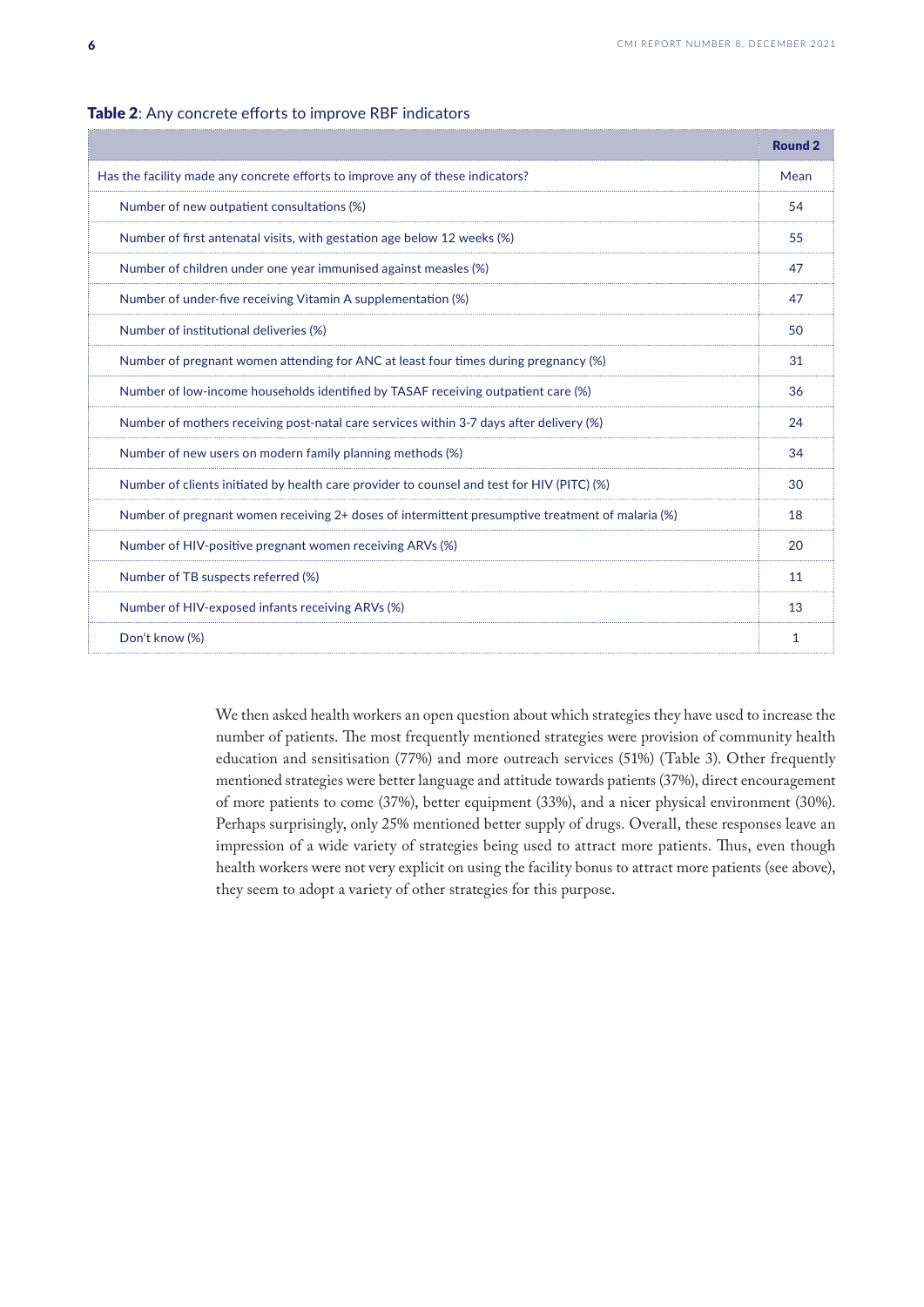#### <span id="page-6-0"></span>Table 3: Strategies used to increase the number of patients

|                                                                                  | <b>Round 2</b> |
|----------------------------------------------------------------------------------|----------------|
| What strategies have been used to increase the number of patients?               | Mean           |
| Offer community health education and sensitisation (%)                           | 77             |
| More outreach services (%)                                                       | 51             |
| Better language and attitude towards patients (%)                                | 37             |
| Directly encouraged more patients to come (%)                                    | 37             |
| Better equipment (%)                                                             | 33             |
| A nicer physical environment (%)                                                 | 30             |
| Better supplies of drugs (%)                                                     | 25             |
| Longer opening hours (% mentioned)                                               | 19             |
| Less absenteeism (%)                                                             | 13             |
| Incentivising patients (tea, soap, cloth) after childbirth or facility visit (%) | 11             |
| Incentivised others (CHWs, TBAs, others) to encourage more patients to come (%)  | 10             |
| Other (%)                                                                        | 2              |

#### RBF payments, spending and verification

In terms of RBF payments, health workers report that their health facilities have an average of 4.4 rounds of RBF payments. In total, the Ministry of Finance has made seven rounds of disbursements, but not all facilities were enrolled from the beginning, and this may be why the average number of payments received is lower. There may also be recall bias involved. Not all health workers in our sample know when the facility was enrolled, but among the 79% who do know, almost 30% state that their facility was not enrolled until 2017.

We asked health workers about their perception of how long they had to wait for the last RBF payment, counting from the end of the quarter when the payment was earned. The responses vary considerably: 30% say they waited 1-3 months, 23% say they waited 4-5 months, while 47% say they waited for 6-8 months or more. According to the government, the Ministry of Finance made the last disbursement in April 2018, 3-4 months after the end of the earning period. It is a possibility that some respondents may have been referred to the waiting period since the previous payment, which in November 2018 was 7 months according to the government (there was no RBF payment after April 2018).

The most common areas where facility bonuses were spent include: investments in infrastructure and renovations (89%), purchasing drugs and supplies (71%) and purchasing equipment (48%) (Table 4). This pattern is like what we found in Round 1.

Most health workers (93%) thought the spending of facility bonus money has been a good use of money to improve service delivery, while 7% replied that the money could have been spent even better.

When asked who are involved in deciding how to spend the facility bonus, 93% mentioned the health facility governing committee, and 73% mentioned the facility in-charges (who are also part of the governing committee). In around half of the facilities, other facility staff also seem to be involved in the decision, while in some cases (10%) district level officials are involved. We also asked health workers whether they know what the facility wants to achieve by spending the facility bonus the way it does. Interestingly, only 34% said that the aim was to attract more patients to the health facility.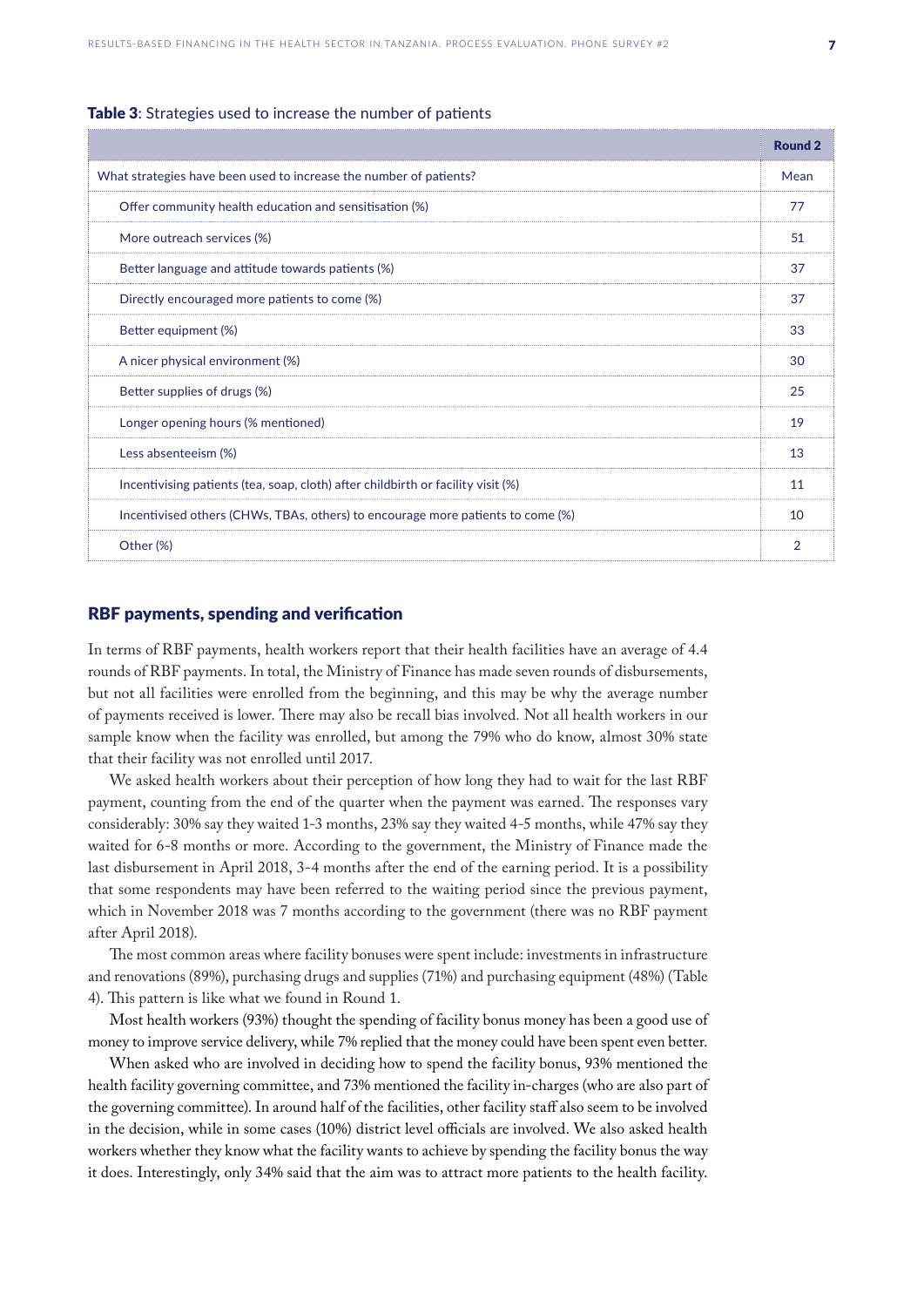Most health workers mentioned that the aim was to improve quality of services (91%), while 69% replied that the aim was to improve the working environment/job satisfaction. We cannot conclude from this that most health workers are paying limited attention to the aim of increasing service coverage, as high quality is a main channel through which higher service coverage is to be achieved. But this is an issue that it would be interesting to explore in more depth.

The RBF scheme was changed in 2017 from a carrot-stick system with penalties/deductions in RBF payments when there are data or reporting errors, to a carrot-carrot system where penalties have been replaced by positive incentives for delivering high quality reports. Three rounds of RBF payments have been made with the carrot-carrot system, but health workers have apparently not understood this. Most health workers (88.1%) say that there are still penalties/deductions of RBF payment due to data or reporting errors. This is somewhat surprising, as they apparently acknowledge that the RBF payments (their individual bonuses) have increased substantially (see below). Efforts have been made to ensure that all facilities have a functioning computer for record keeping and data reporting. This seems to be in place in most facilities, but 20% of the facilities report that they still lack this equipment. (Table 4).

To assess the quality of the verification process, we asked whether verifiers ever had gone to the community to check whether all reported patients are real patients. Most health workers (78%) replied that has happened, and among those who said that this had happened, 89% reported that it had happened recently (i.e., in 2018). It is however noteworthy that 18% said that tracing patients was not done.

In terms of personal bonuses, there is an increase in the share of health workers who have received RBF staff bonuses from Round 1 (82%) to Round 2 (93%). Similarly, there is an increase in the number of payments received from 2.9 times to 4.2 times. The average amount paid has increased substantially from around TSH 300,000 to more than TSH 500,000 (Table 4).

During our qualitative process evaluation, some facilities reported that they were sharing the RBF bonus among staff at a flat, equal rate, while the recommended practice is to distribute the bonus based on attendance and responsibility points. We were interested in how widespread the practice of equal bonus is. We therefore first asked what they thought about this idea. Opinions were mixed. While 58% thought it was a good or very good idea, 42% thought it was a bad or very bad idea. Only 11% report that they actually distribute the bonus at a flat, equal rate.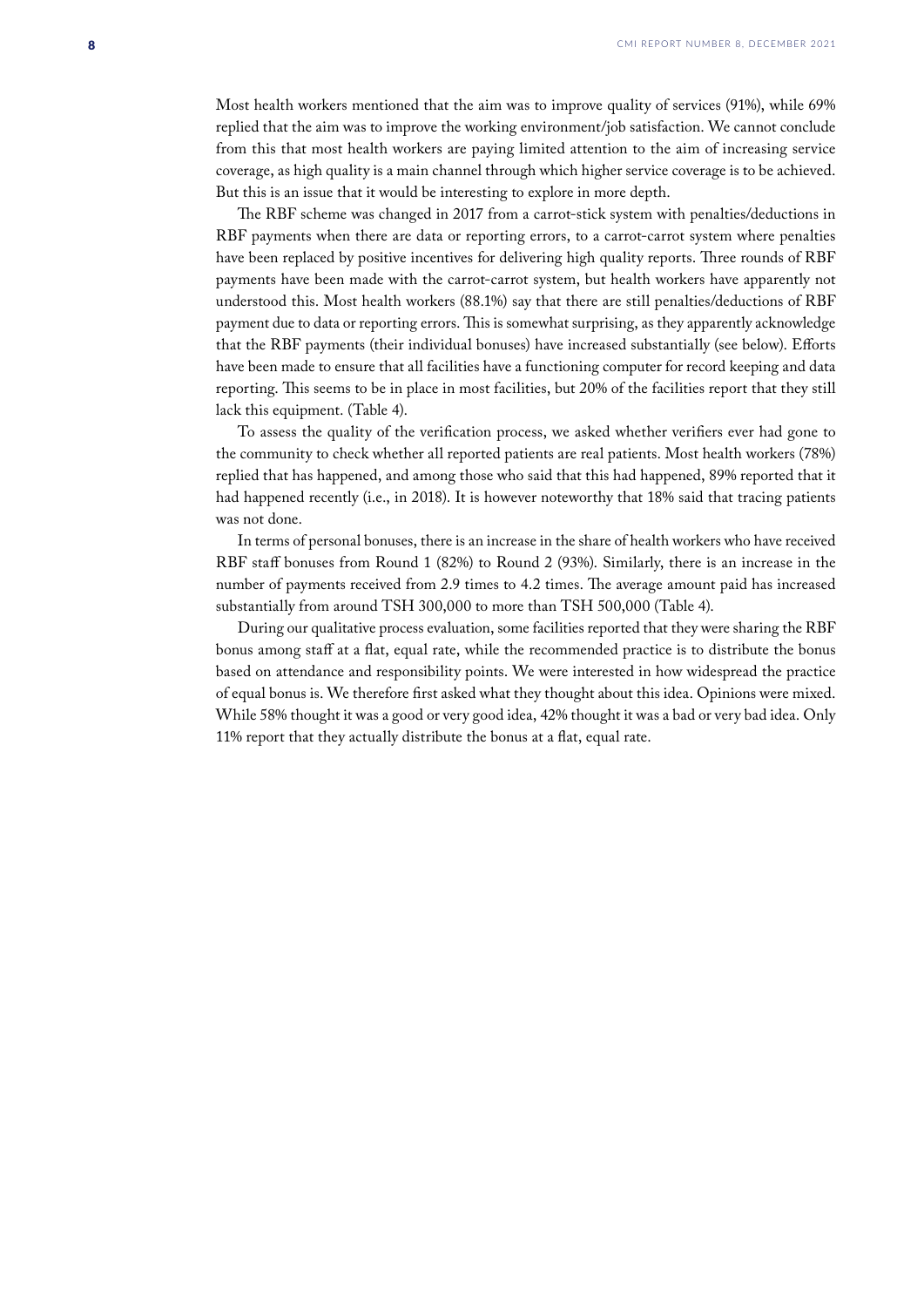## Table 4: RBF payments

|                                                                                                | <b>Round 1</b> | <b>Round 2</b> |
|------------------------------------------------------------------------------------------------|----------------|----------------|
|                                                                                                | Mean           | Mean           |
| How many times has the facility received an RBF payment (apart from the start-up grant)        | 2.8            | 4.4            |
| When did your facility enrol in the RBF programme?                                             |                |                |
| Year 2016 (%)                                                                                  | n.a.           | 57             |
| Year 2017 (%)                                                                                  | n.a.           | 22             |
| Don't know (%)                                                                                 | n.a.           | 21             |
| Months waited for the last round of payment (from when the quarter ended)                      |                |                |
| 1 -3 months                                                                                    | n.a.           | 30             |
| 4 -5 months                                                                                    | n.a.           | 23             |
| 6 -8 months                                                                                    | n.a.           | 40             |
| More than 8 months                                                                             |                | 7              |
| How has the facility bonus been used (the 75%, not the start-up funds of 10 million)?          |                |                |
| Purchasing drugs and supplies (% yes)                                                          | 51             | 71             |
| Investment in infrastructure/renovation (% yes)                                                | 69             | 89             |
| Purchasing equipment (% yes)                                                                   | 57             | 48             |
| Hiring temporary staff (% yes)                                                                 | 1              | 3              |
| Paying TBAs/CHWs to bring patients (% yes)                                                     | $\mathbf{1}$   | 3              |
| To cover transport costs (% yes)                                                               | 2              | 2              |
| Payment to HFGC (% yes)                                                                        | $\mathbf{0}$   | 2              |
| Other (% yes)                                                                                  | 12             | $\mathbf{1}$   |
| Don't know (% yes)                                                                             | 4              | 2              |
| Do you think the spending of money has been good use of money to improve service delivery?     |                |                |
| Good use of money (%)                                                                          | n.a.           | 93             |
| Could have been used even better (%)                                                           | n.a.           | $\overline{7}$ |
| Who decided how to spend the facility bonus?                                                   |                |                |
| Facility in-charge (%)                                                                         | n.a.           | 72             |
| Other staff at the facility (%)                                                                | n.a.           | 51             |
| Health facility governing committee (HFGC) (%)                                                 | n.a.           | 93             |
| District level officials (%)                                                                   | n.a.           | 10             |
| Community (%)                                                                                  | n.a.           | 0.8            |
| Do you know what the facility wants to achieve by spending the facility bonus the way it does? |                |                |
| Improve working environment/job satisfaction (%)                                               | n.a.           | 69             |
| Improve quality of services (%)                                                                | n.a.           | 91             |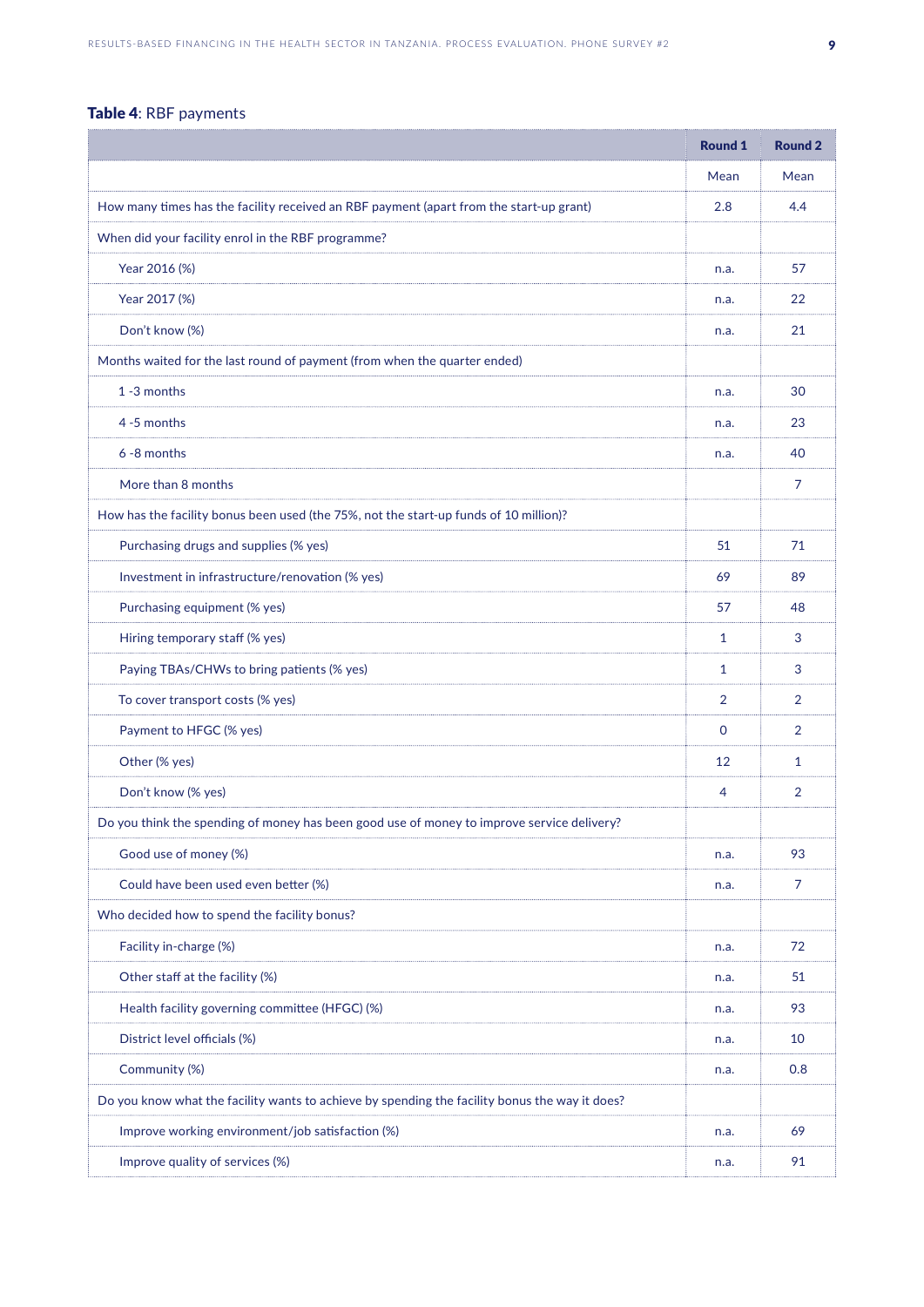| Attract more patients to the health facility (%)                                                                            | n.a.    | 34             |
|-----------------------------------------------------------------------------------------------------------------------------|---------|----------------|
| Other (%)                                                                                                                   | n.a.    | 2              |
| Don't know (%)                                                                                                              | n.a.    | 1              |
| Is there still a penalty/deduction in bonus payments due to data/ reporting errors or has this now<br>changed? (% yes)      |         |                |
| There is still a penalty                                                                                                    | n.a.    | 88             |
| Does your facility have a functioning computer for record keeping and data reporting? (% yes)                               | n.a.    | 81             |
| Has it ever happened that verifiers have gone to the community to check whether all reported patients<br>are real patients? | n.a.    | 78             |
| Yes                                                                                                                         | n.a.    | 78             |
| No                                                                                                                          | n.a.    | 18             |
| Don't know                                                                                                                  | n.a.    | 4              |
| Last time such tracking of patients in the community happened?                                                              |         |                |
| Year 2017 (%)                                                                                                               | n.a.    | 91             |
| Year 2018 (%)                                                                                                               | n.a.    | 89             |
| Don't remember (%)                                                                                                          | n.a.    | 2              |
| <b>Staff incentive bonus</b>                                                                                                |         |                |
| Have you personally received any bonus since the start of RBF? (%)                                                          | 82      | 93             |
| How many times have you received this payment?                                                                              | 2.9     | 4.2            |
| How much money did you receive as a staff bonus in the last round of RBF payment? (TSH)                                     | 299,459 | 513,737        |
| What do you think of distributing the bonuses as a flat, equal rate for all health workers?                                 |         |                |
| Very good (%)                                                                                                               | n.a.    | 37             |
| Good (%)                                                                                                                    | n.a.    | 21             |
| Bad (%)                                                                                                                     | n.a.    | 19             |
| Very bad (%)                                                                                                                | n.a.    | 23             |
| How were the last bonus payments distributed?                                                                               |         |                |
| Equal amount to all health workers (%)                                                                                      | n.a.    | 11             |
| Used attendance points only (%)                                                                                             | n.a.    | $\overline{7}$ |
| Used responsibility points only (%)                                                                                         | n.a.    | $\sqrt{3}$     |
| Used both attendance & responsibility points (%)                                                                            | n.a.    | 80             |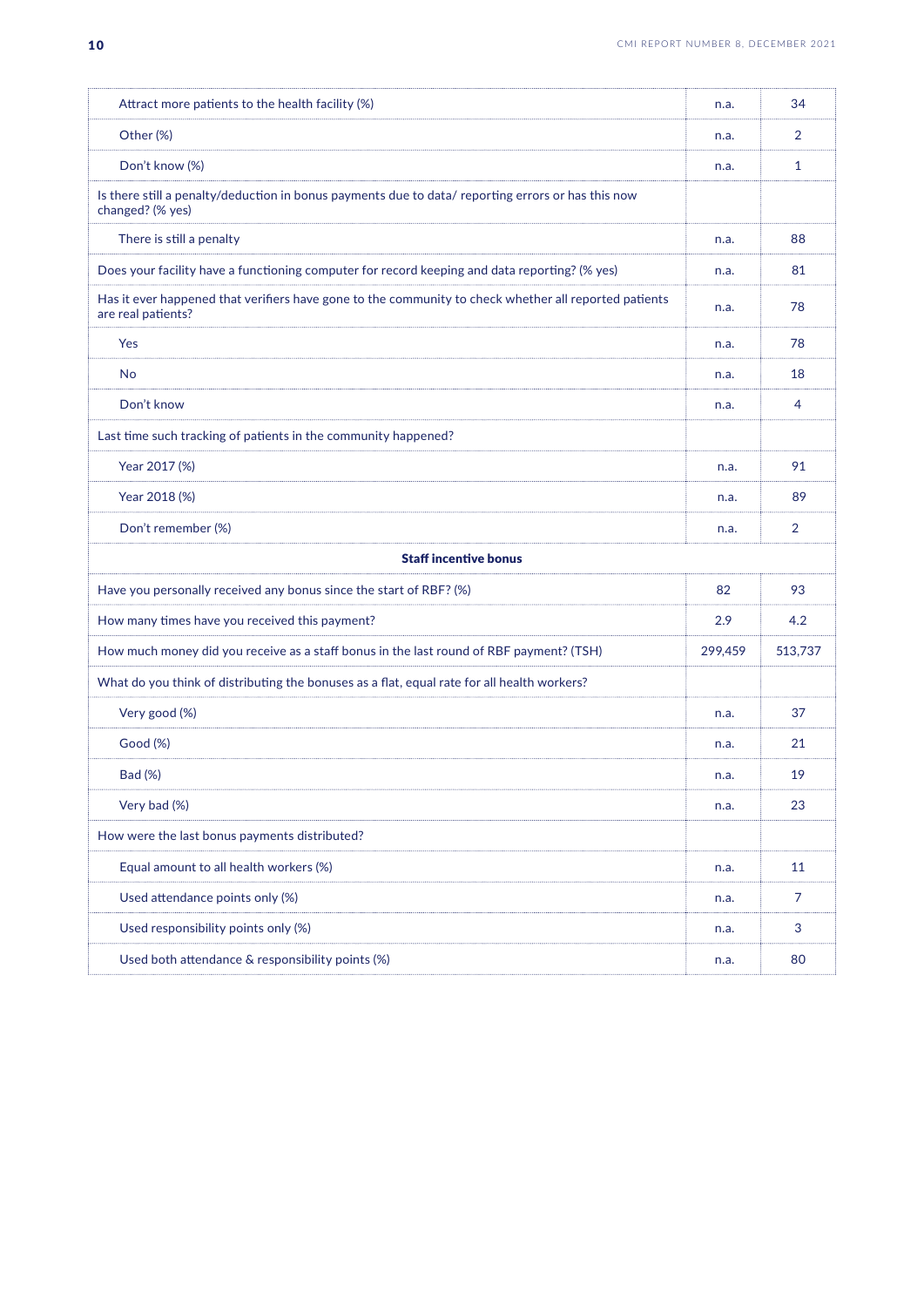#### <span id="page-10-0"></span>Relationship with Community Health Workers (CWHs)

Almost all health workers (97%) acknowledged the fact that CHWs are escorting patients/clients to the health facility. Interestingly, 91% of health workers thought the number of escorted clients has increased compared to 12-18 months ago (Table 5).

#### Table 5: CHWs escorting patients to the health facility

|                                                                                             | Round <sub>2</sub> |
|---------------------------------------------------------------------------------------------|--------------------|
|                                                                                             | Mean               |
| Do CHWs escort patients/clients to the health facility? (% Yes)                             |                    |
| Compared to 12-18 months ago, do CHWs escort more patients/ clients to the health facility? |                    |
| More patients (%)                                                                           |                    |
| Fewer or same number patients (%)                                                           |                    |

### Experience with Direct Health Facility Financing (DHFF)

Tanzania has introduced the Direct Health Facility Financing (DHFF) programme from 2017 onwards. This involves the transfer of health basket funds directly to health facility bank accounts. Among health workers interviewed in Round 2, the majority (83%) acknowledged that their facilities have received DHFF money (Table 6). Also, about 65% claimed that there are significant improvements in service delivery due to DHFF beyond RBF, while 35% though there were no significant improvements. These figures should of course be interpreted with caution, as health workers may have an interest in reporting positive effects of both DHFF and RBF. The responses should also be interpreted in light of the fact that there had been no RBF payments in the 6 months prior to this survey, while DHFF payments had continued to be received.

Those who reported that DHFF had significant benefits beyond the effects of RBF were asked an open question about what these benefits were. The most commonly mentioned benefits were improved purchase of medicines and equipment (mentioned by 73%). Improved construction/renovation was mentioned by 13% of the respondents.

With the stronger emphasis on decentralised financing, there is a need for technical support on financial matters. Interestingly, 89% of health workers acknowledged that their facility had received technical support from an accountant (Table 6).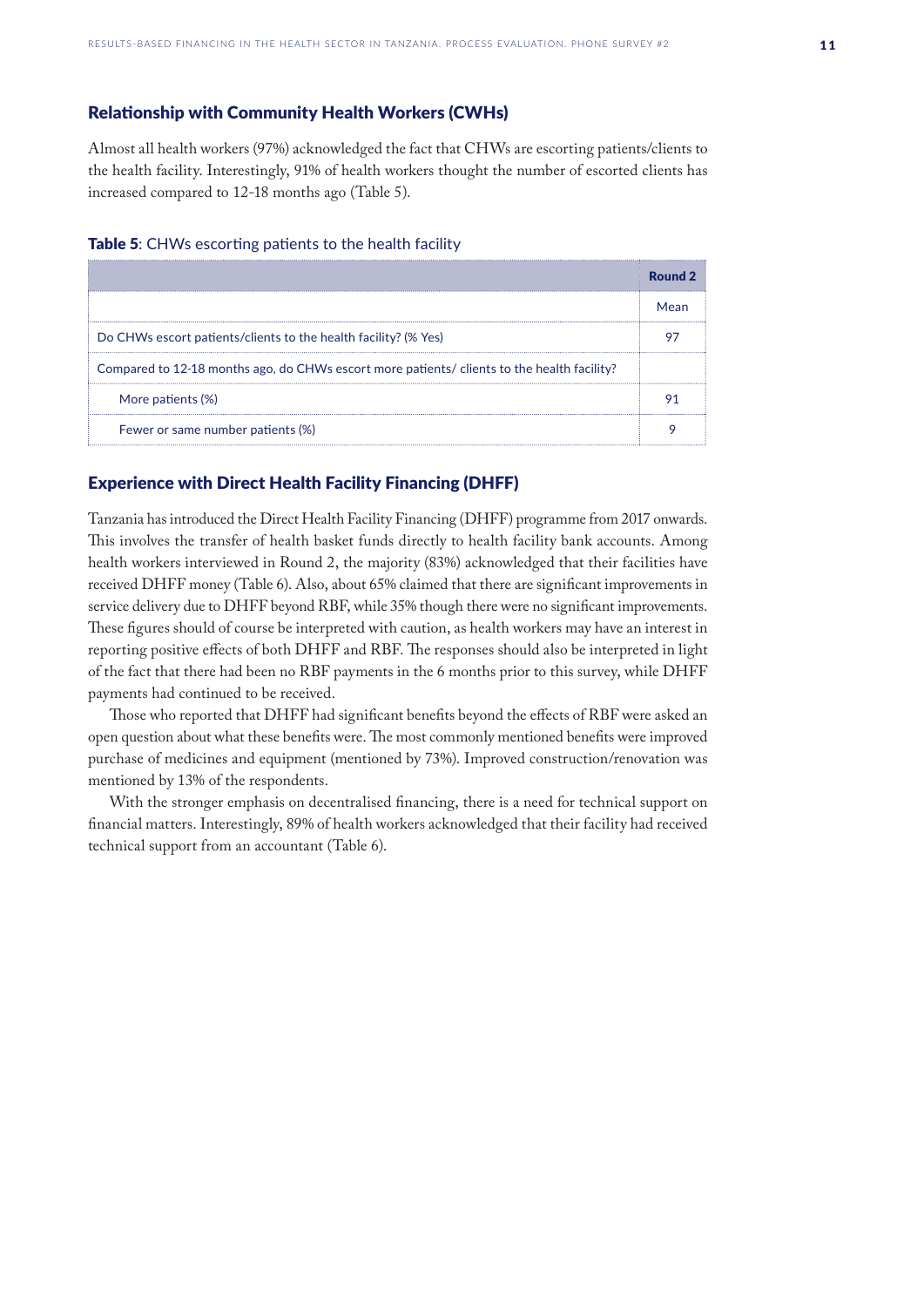|                                                                                                    | <b>Round 2</b> |
|----------------------------------------------------------------------------------------------------|----------------|
|                                                                                                    | Mean           |
| Have you received any money through Direct Health Facility Financing (DHFF)?                       |                |
| Yes $(\%)$                                                                                         | 83             |
| No (%)                                                                                             | 14             |
| Don't know (%)                                                                                     | 3              |
| Are there any significant improvements in service delivery due to DHFF, beyond the effects of RBF? |                |
| Yes, there are significant improvements (%)                                                        | 65             |
| No, there are no any significant improvements (%)                                                  | 35             |
| What specifically are improvements due to DHFF?                                                    | $(n=87)$       |
| Construction/renovations (%)                                                                       | 13             |
| Purchasing medicines and equipment (%)                                                             | 72             |
| Purchasing gas energy and hygiene facilities (%)                                                   | 5              |
| Payments for staff (overtime, seminar, meeting) and utilities (electricity bill) (%)               | 10             |
| Does your facility receive technical support from an accountant on financial matters?              | $(n=134)$      |
| Yes (%)                                                                                            | 89             |
| No (%)                                                                                             | 7              |
| Don't know (%)                                                                                     | 5              |

## Table 6: Direct Health Facility Financing (DHFF)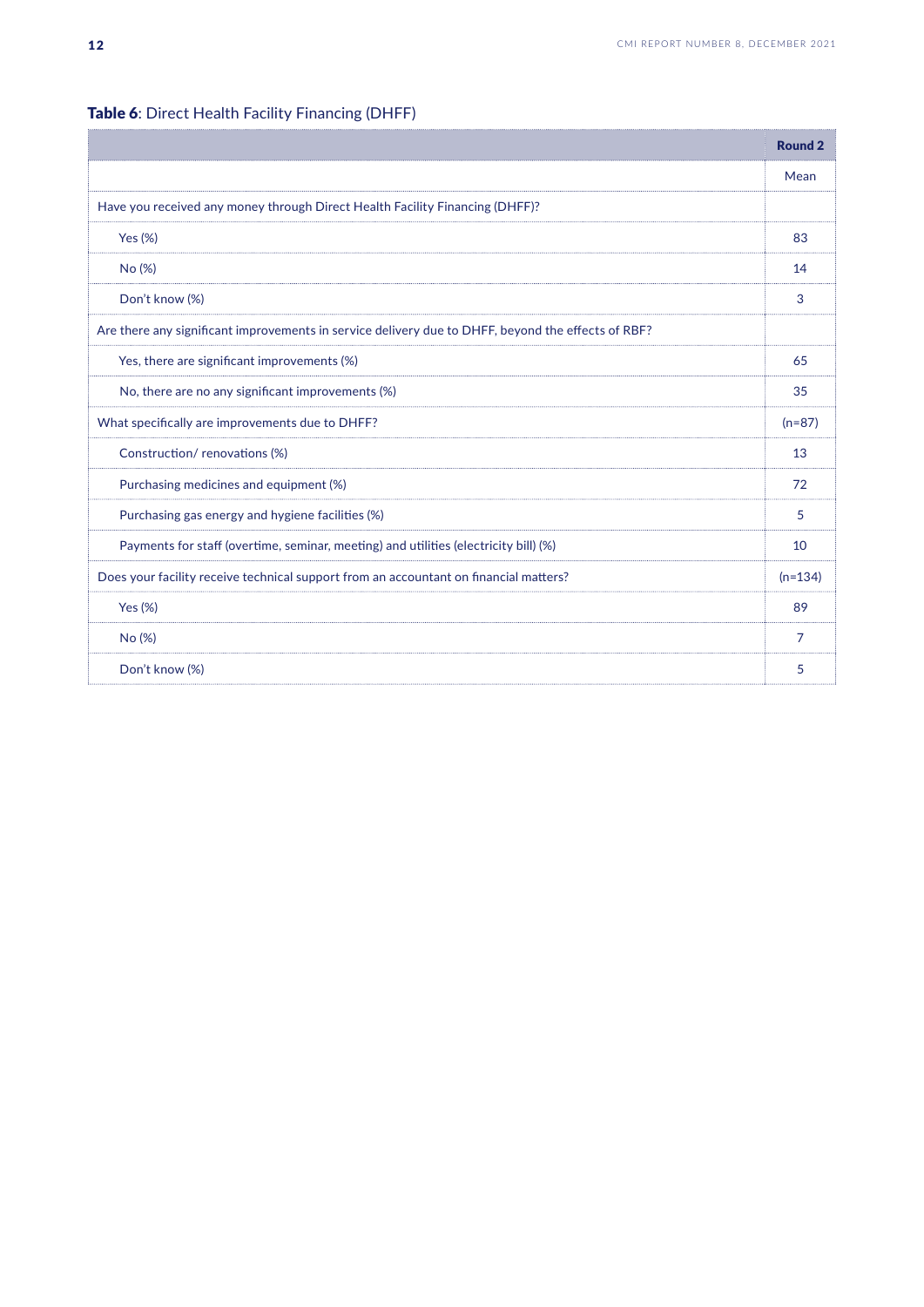## <span id="page-12-0"></span>RESULTS: COMMUNITY HEALTH WORKERS

The number of households that each CHW is supposed to visit declined from 308 in Round 1 to 210 in Round 2. This is a big reduction that is hard to explain unless there has been a significant increase in the number of CHW in this short period.

#### Knowledge of the RBF program and the incentivised indicators

The share of CHWs who had received RBF training was 71%, which is about the same as in Round 1. Like in Round 1, a high share of CHWs knew 2 out of the 3 RBF indicators (Table 7). There is an increase in the share of CHW who know that they are incentivised for escorting women for delivery (up from 87% to 94%) and for visiting households (up from 86% to 92%). However, less than 50% of the CHW seem to know that they are incentivised for reporting maternal and perinatal deaths. In both rounds, 91% say that they report their RBF performance on a monthly basis.

#### Table 7: Knowledge about RBF among CHWs

|                                                                               | <b>Round 1</b> | <b>Round 2</b> |
|-------------------------------------------------------------------------------|----------------|----------------|
|                                                                               | Mean $(n=105)$ | Mean $(n=105)$ |
| Number of households you are supposed to visit in your catchment area         | 308            | 211            |
| Have you ever attended a training related to RBF (% yes)?                     | 72             | 71             |
| What are the things CHWs have to do to earn a bonus from the RBF scheme?      |                |                |
| No. of non-institutional maternal and perinatal deaths reported (% mentioned) | 49             | 48             |
| No. of pregnant women escorted for delivery at health facility (% mentioned)  | 87             | 94             |
| Number of household visits (% mentioned)                                      | 86             | 92             |
| Other (% mentioned)                                                           | 19             | $\Omega$       |
| Don't know (% mentioned)                                                      | $\overline{2}$ | $\Omega$       |
| How frequently do you report your performance?                                |                |                |
| Monthly (%)                                                                   | 93             | 91             |
| Quarterly (%)                                                                 | 7              | 7              |
| Other (bi-annual, time to time) (%)                                           | 0              | $\overline{2}$ |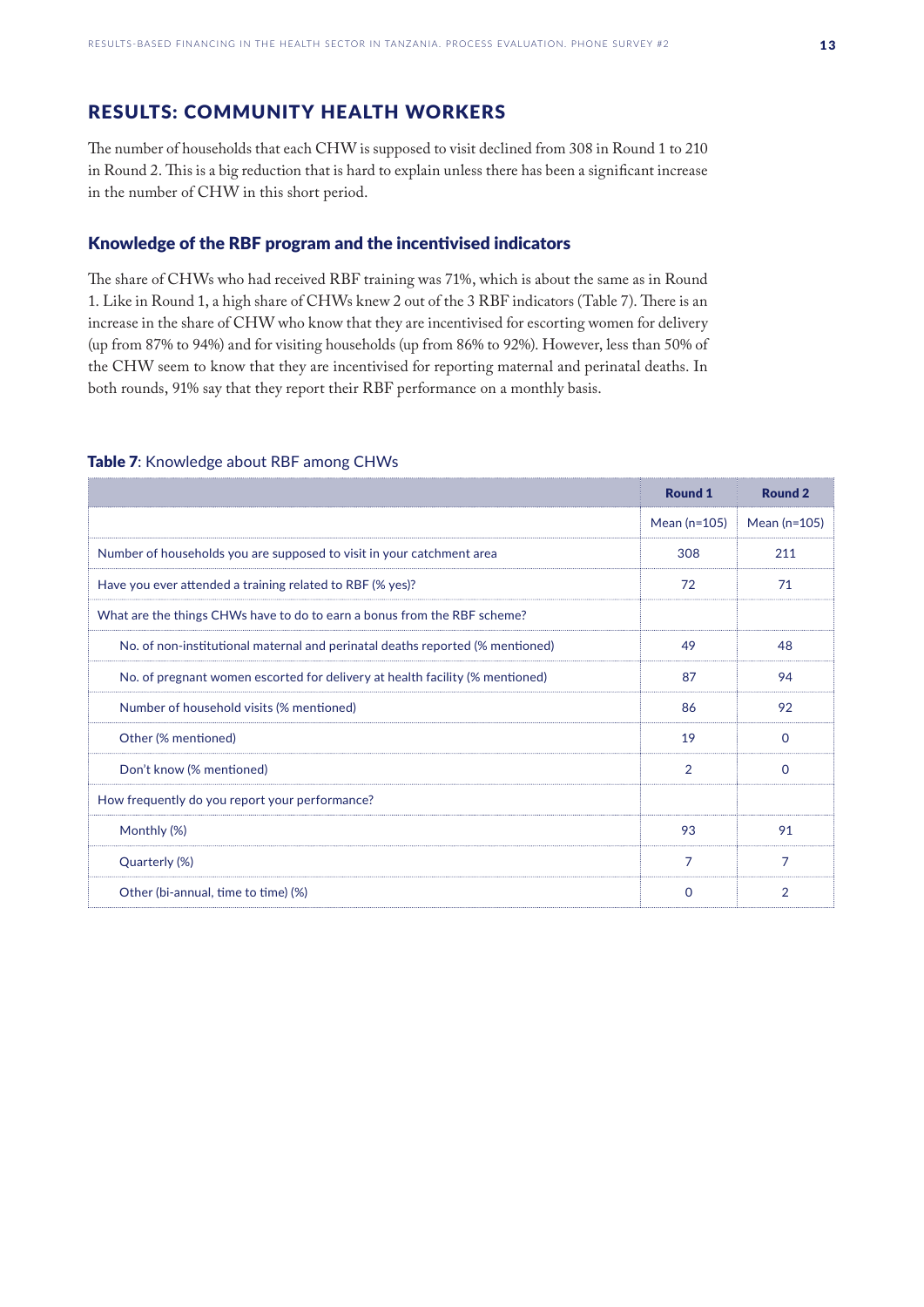#### <span id="page-13-0"></span>RBF payments to CHWs

There is a significant increase in the share of CHWs who have received any RBF payments from round 1 (41%) to round 2 (75%) (Table 8). Those who had received payments, had received on average 1.8 and 2.2 payments in Rounds 1 and 2, respectively. While the average amount received in Round 1 was TSH 110,000, the average amount increased in Round 2 to TSH 265,400. A large share of the CHWs (63%) perceive that they had to wait for 6-8 months or more for their last RBF payments. The average (perceived) delay is larger than for the health workers (Table 8).

#### Table 8: RBF payments to CHWs

|                                                                                 | <b>Round 1</b> | <b>Round 2</b> |
|---------------------------------------------------------------------------------|----------------|----------------|
|                                                                                 | Mean $(n=105)$ | Mean $(n=105)$ |
| Have you (CHW) received any RBF payment? (% yes)                                | 41             | 75             |
|                                                                                 | $(n=43)$       | $(n=79)$       |
| How many quarters have you received this payment?                               | 1.8            | 2.2            |
| How much did you receive in the last round of bonus payments? (TZS)             | 110,186        | 265,409        |
| How many quarters did the last round of payments cover?                         | 1.5            | 1.9            |
| How many months did you wait for RBF payment after the end of specific quarter? |                |                |
| $1-3$ months $(\%)$                                                             | n.a.           | 24             |
| $4-5$ months $(\%)$                                                             | n.a.           | 13             |
| $6-8$ months $(\%)$                                                             | n.a.           | 44             |
| More than 8 months (%)                                                          | n.a.           | 19             |

#### CHW activities

CHWs report a higher number of women escorted for delivery the last month from Round 1 (five women escorted) to Round 2 (seven women escorted). (Table 9). A higher share of the CHWs also report that the number of women escorted has increased over the past year (up from 55% to 71%)

The reported number of households visited also increased over time from 17 per month in Round 1 to 23 households in Round 2. Like in Round 1, three quarters of the CHWs felt that they do more frequent home visits now than one year ago. Hence, there is no indication in these data that the reported reduction in the catchment population has had any negative effect on the activity level.

The five most common issues discussed during home visits were antenatal care (63%) and issues related to nutrition (child nutrition (45%), breastfeeding (41%), nutrition for pregnant women (40%)) The pattern is largely the same as reported in Round 1, but we note that discussing place of delivery is less frequently mentioned (down from 46% to 34%) and information/education about newborn care is more frequently mentioned (up from 9% to 29%)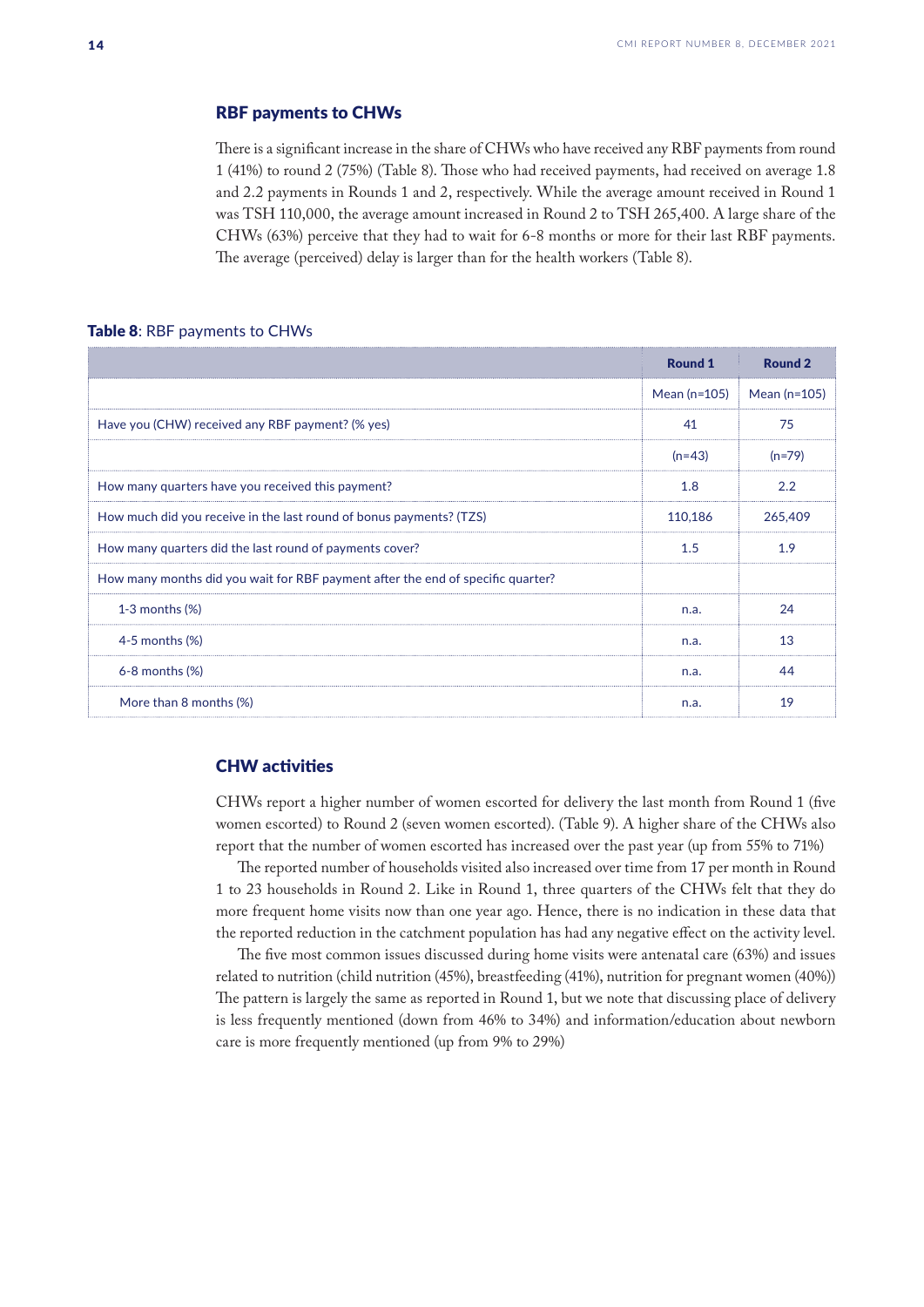## Table 9: CHW activities

|                                                                                      | <b>Round 1</b> | <b>Round 2</b> |
|--------------------------------------------------------------------------------------|----------------|----------------|
|                                                                                      | Mean (n=105)   | Mean (n=105)   |
| How many pregnant women did you escort for delivery at a health facility last month? | 5              | 7              |
| Compared to a year ago, how often do you escort pregnant women to the facility?      |                |                |
| More often (%)                                                                       | 55             | 71             |
| Less often (%)                                                                       | 34             | 20             |
| Equally often (%)                                                                    | 9              | 8              |
| Don't know (%)                                                                       | 2              | 2              |
| How many home visits did you do last month?                                          | 17             | 23             |
| Compared to a year ago, how frequently do you do home visits?                        |                |                |
| More frequently (%)                                                                  | 75             | 74             |
| Less frequently (%)                                                                  | 16             | 12             |
| Equally frequently (%)                                                               | 7              | 12             |
| Don't know (%)                                                                       | $\overline{2}$ | $\mathbf{1}$   |
| What is done during home visits?                                                     |                |                |
| Antenatal care (%)                                                                   | 53             | 63             |
| Information/education on child nutrition (%)                                         | 50             | 45             |
| Information/education on breastfeeding (%)                                           | 39             | 41             |
| Information/education on nutrition to pregnant women (%)                             | 49             | 40             |
| Information/education on family planning (%)                                         | 34             | 34             |
| Discuss place of delivery (%)                                                        | 46             | 34             |
| Information/education on immunisation (%)                                            | 31             | 32             |
| Information/education on danger signs (%)                                            | 20             | 30             |
| Information/education on newborn care (%)                                            | 9              | 29             |
| Post-natal care (%)                                                                  | 20             | 28             |
| Information/education on postpartum danger signs (%)                                 | 21             | 28             |
| Information/education on HIV/PMTCT (%)                                               | 31             | 24             |
| Information/education on malaria (%)                                                 | 23             | 16             |
| Information/education on complementary feeding (%)                                   | 6              | 13             |
| Information/education about growth monitoring (%)                                    | 17             | 10             |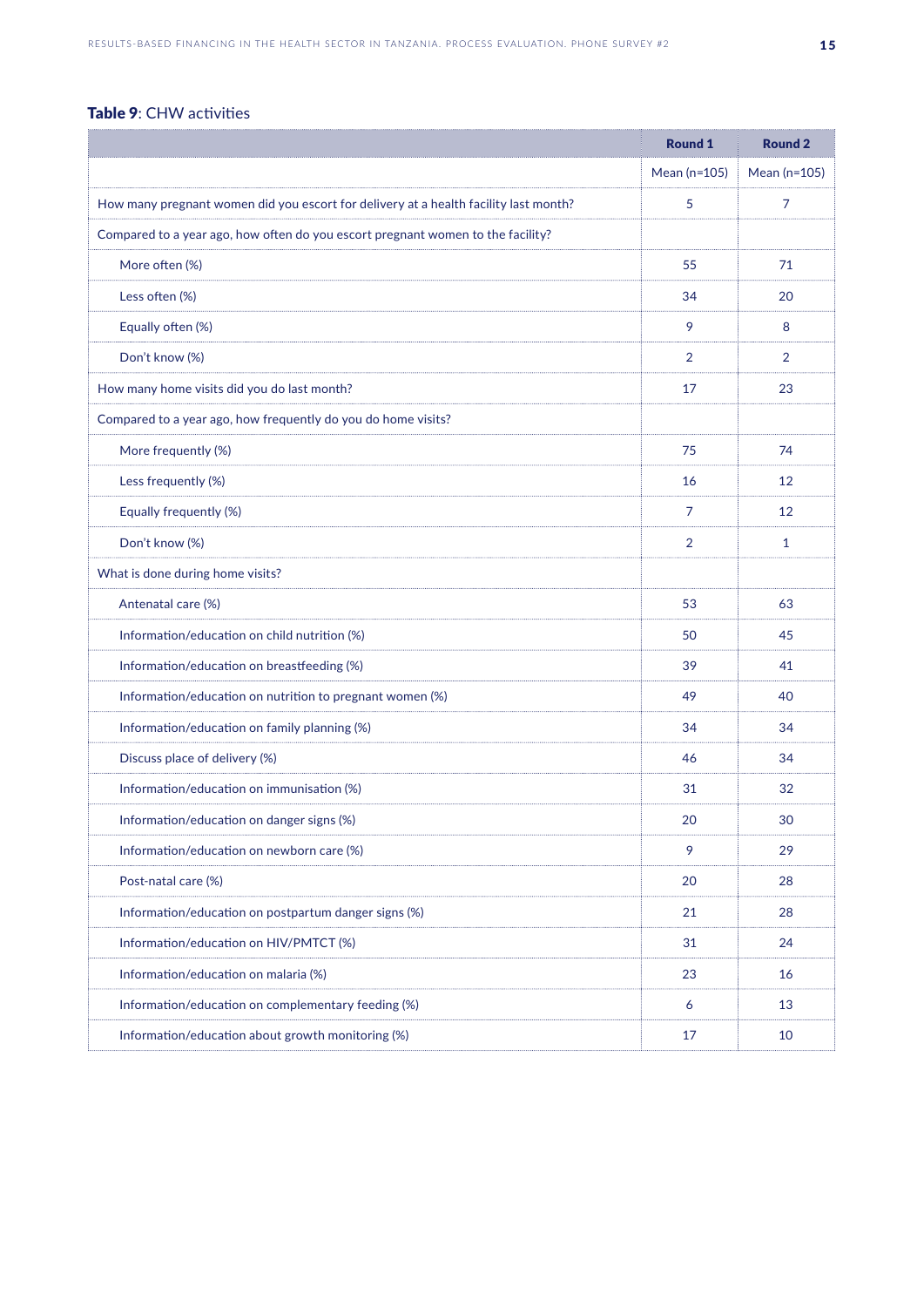#### <span id="page-15-0"></span>Nutrition-related messages and training

Most CHWs reported that they give nutrition messages during home visits. The most common messages are about the importance of diversity of complementary diets (62%) and about exclusive breastfeeding (56%) (Table 10). A significantly higher share reported that they give messages about nutrition during pregnancy in Round 2 compared to Round 1 (53% vs. 36%). Due to some overlap between some of the categories in the table, results should be interpreted with caution.

There is an increase in the proportion of CHWs who have received a refresher training in the past two years on how to improve child nutrition. Specifically, the share of trained CHWs has increased to 66% from 56% in previous round (Table 10). The majority of CHWs (84%) also reported to have any tools/ job aid on nutrition.

#### Table 10: Nutrition-related services and training

|                                                                                                                  | <b>Round 1</b> | <b>Round 2</b> |
|------------------------------------------------------------------------------------------------------------------|----------------|----------------|
|                                                                                                                  | Mean (n=105)   | Mean (n=105)   |
| Which nutrition messages do you deliver to households during household visits?                                   |                |                |
| Nutrition during pregnancy (%)                                                                                   | 36             | 53             |
| Iron and folic acid suppl. (%)                                                                                   | 5              | 26             |
| Diet during pregnancy (%)                                                                                        | 11             | 48             |
| <b>Breastfeeding (%)</b>                                                                                         | 75             | 74             |
| Importance of colostrum/early breastfeeding (%)                                                                  | 61             | 29             |
| Exclusive breastfeeding (%)                                                                                      | n.a.           | 56             |
| Continued breastfeeding (%)                                                                                      | n.a.           | 37             |
| Breastfeeding problems (%)                                                                                       | n.a.           | 5              |
| Complementary feeding/foods for infants and young children (%)                                                   | n.a.           | 88             |
| When to introduce weaning (%)                                                                                    | 39             | 5              |
| Food rich in iron (%)                                                                                            | 25             | 11             |
| Frequency of feeding (%)                                                                                         | n.a.           | 49             |
| Diversity of diet for children (%)                                                                               | 77             | 62             |
| Feeding problems/difficulties (%)                                                                                | 6              | 16             |
| Vitamin A for children (%)                                                                                       | 23             | 30             |
| Use of iodised salt (%)                                                                                          | $\overline{2}$ | 16             |
| Deworming of children (%)                                                                                        | $\mathbf{1}$   | 8              |
| Infant/young child feeding (%)                                                                                   | 28             | 8              |
| Care/feeding during illness (%)                                                                                  | 3              | 3              |
| Zinc/ORS (%)                                                                                                     | $\mathbf 0$    | 3              |
| Have you had any training or refresher training in the past 2 years on how to improve child<br>nutrition (% yes) | 56             | 66             |
| Do you have any tools/job aid on nutrition? (% yes)                                                              | n.a.           | 84             |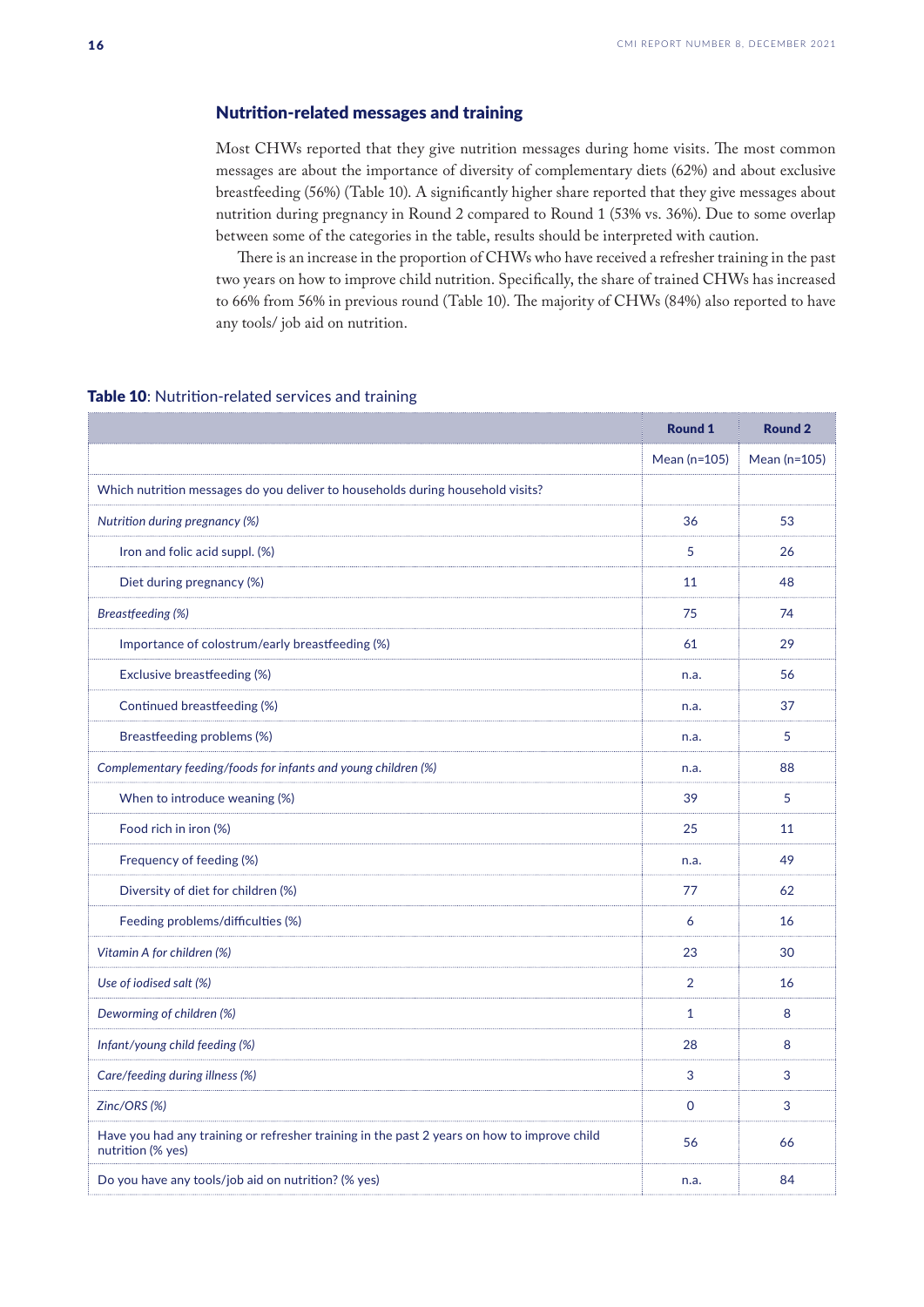#### <span id="page-16-0"></span>Relationship to the facility and challenges in improving RBF performance

CHWs are supposed to be closely linked with the nearby health facility. In both rounds, almost all the interviewed CHWs report to get supervision/feedback from the nearby health facility (Table 11). The supervision of CHWs was done either several times per month (45%) or once per month (46%). In the previous round, however, the majority received supervision several times per month (66%). When asked about the content of supervision, the CWHS mentioned submission of performance report (99%), joint home visits (46%), refresher training (32%), and meetings at the facility (23%) (Table 11). This pattern is similar to that found in Round 1.

A high share of the CHWs experienced challenges in increasing their RBF performance (88%). The decline has moved from 92% to 88% (Table 11). Specifically, the most cited challenges include: lack of resources/funding for transport (70%), low RBF payment and delays in RBF payment (53%), and geographical access barrier (28%). The transport issues were also reported by many CHWs (79%) in the previous round. Then many CHWs mentioned 'other' challenges, which apparently was related mostly to low and delayed RBF payments.

|                                                                                       | <b>Round 1</b> | <b>Round 2</b> |
|---------------------------------------------------------------------------------------|----------------|----------------|
|                                                                                       | Mean (n=105)   | Mean (n=105)   |
| Do you get supervision/feedback from the health facility? (% yes)                     | 99             | 98             |
| How frequently do you get supervision/feedback on your work from the health facility? |                |                |
| Several times per month (%)                                                           | 66             | 45             |
| Once per month (%)                                                                    | 25             | 46             |
| Every quarter (%)                                                                     | 9              | 10             |
| What does this supervision entail?                                                    |                |                |
| Joint home visits (%)                                                                 | 35             | 46             |
| Monthly/quarterly meetings at health facility (%)                                     | 20             | 23             |
| Submission of reports (%)                                                             | 90             | 99             |
| Refresher training (%)                                                                | 50             | 32             |
| Other (%)                                                                             | 9              | $\Omega$       |
| Have you experienced any challenges in increasing your RBF performance? (% yes)       | 92             | 88             |
| Which challenges have you faced specifically?                                         |                |                |
| Lack of resources/funding for transport for you (%)                                   | 79             | 70             |
| Lack of funding for referral patient (%)                                              | 10             | 5              |
| Patient resistance to referral (%)                                                    | 19             | 5              |
| Difficulties communicating with health facility (%)                                   | 33             | 20             |
| Geographical access barriers (%)                                                      | 32             | 28             |
| Unavailability of birth/death registers (%)                                           | 17             | 7              |
| Lack of reporting forms (%)                                                           | n.a.           | 11             |
| People not available for home visits (%)                                              | n.a.           | 9              |
| Health facility closed at night (%)                                                   | n.a.           | $\mathbf{1}$   |
| Health workers absent from the facility (%)                                           | n.a.           | $\overline{2}$ |
| Low RBF payment/payment delays (%)                                                    | n.a.           | 53             |
| Other (%)                                                                             | 58             | 18             |

#### Table 11: Relationship to health facility